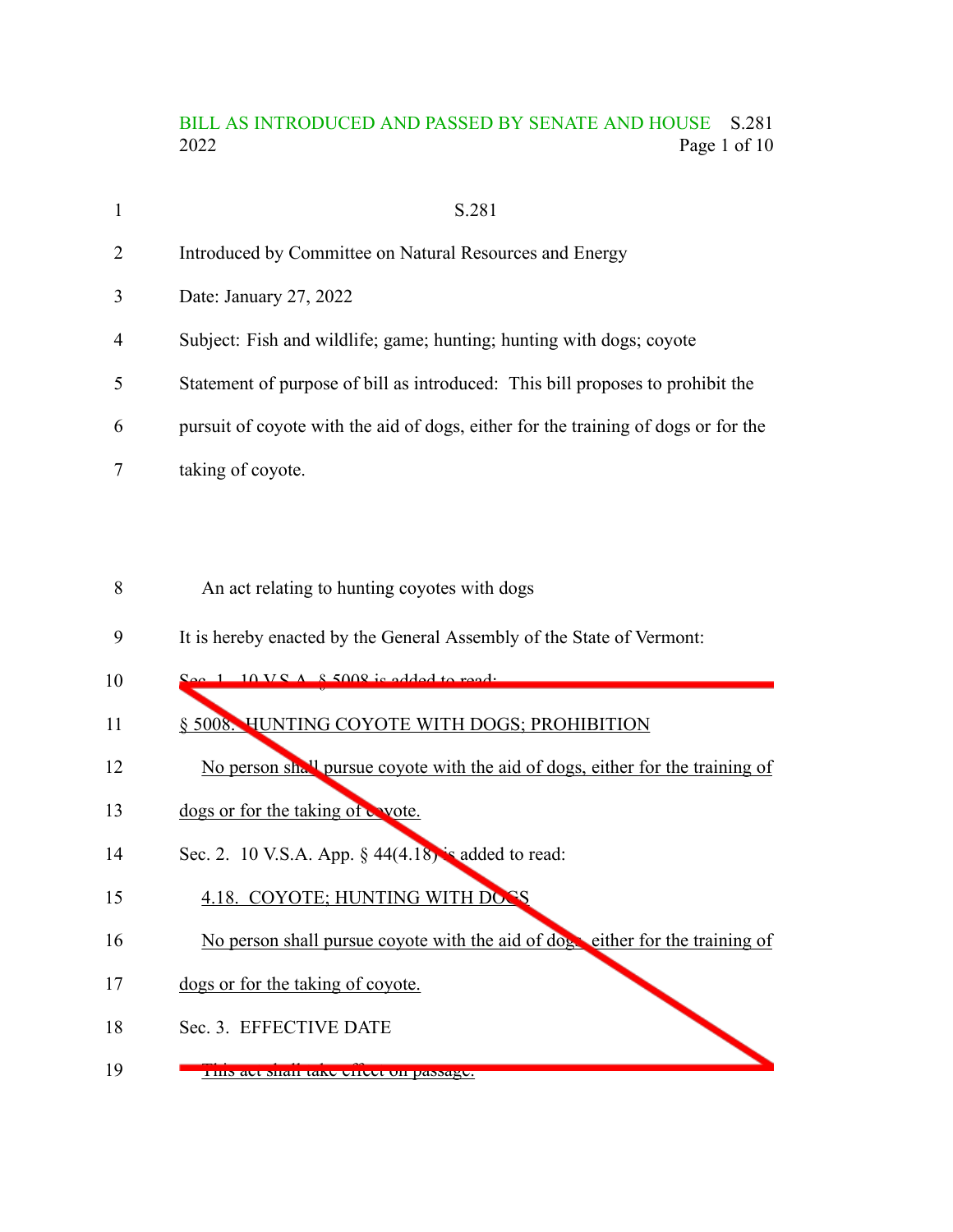BILL AS INTRODUCED AND PASSED BY SENATE AND HOUSE S.281 2022 Page 2 of 10

*Sec. 1. 10 V.S.A. §§ 5008 and 5009 are added to read:*

*§ 5008. HUNTING COYOTE WITH AID OF DOGS; PERMIT*

*(a) No person shall pursue coyote with the aid of dogs, either for training or taking purposes, without a permit issued by the Commissioner.*

*(1) The Commissioner may deny any permit at the Commissioner's discretion. The Commissioner shall not issue more than 100 permits annually.*

*(2) The number of permits that the Commissioner issues to nonresidents in any given year shall not exceed 10 percent of the number of permits issued to residents in the preceding year. The Commissioner shall establish a process and standards for determining which nonresidents are to receive a permit, including who will receive a permit if there are more nonresident applicants than nonresident permits.*

*(3) A nonresident may train dogs to pursue coyote only while the training season is in effect in the nonresident's home state and subject to the requirements of this part and rules adopted under this part.*

*(b)(1) The Commissioner shall issue permits under this section to a resident for a fee of \$50.00.*

*(2) The application fee for a nonresident permit issued under this section shall be \$10.00, and the fee for a nonresident permit issued under this section shall be \$200.00 for a successful applicant.*

*§ 5009. PURSUING COYOTE WITH AID OF DOGS; LANDOWNER PERMISSION*

*(a) A person shall not release a dog onto land posted in accordance with section 5201 of this title for the purpose of pursuing coyote with the aid of dogs unless the dog owner or handler of the hunting dog has obtained a courtesy permission card from the landowner or landowner's agent allowing the pursuit of coyote with the aid of dogs on the land.*

*(b) A person shall not release onto land a dog for the purpose of pursuing coyote with the aid of dogs if in the previous 365 days a dog had been previously found on the land, and the dog owner, a handler of the dog, or a person participating in the hunt has been personally informed by law enforcement that hunting dogs are not permitted on the property.*

*(c)(1) For a first offense, a person who violates this section shall have committed a minor fish and wildlife violation and shall be assessed a five-point violation under subdivision 4502(b)(1) of this title.*

*(2) For a second or subsequent violation of this section, a person shall be assessed a 10-point violation under subdivision 4502(b)(2) of this title and*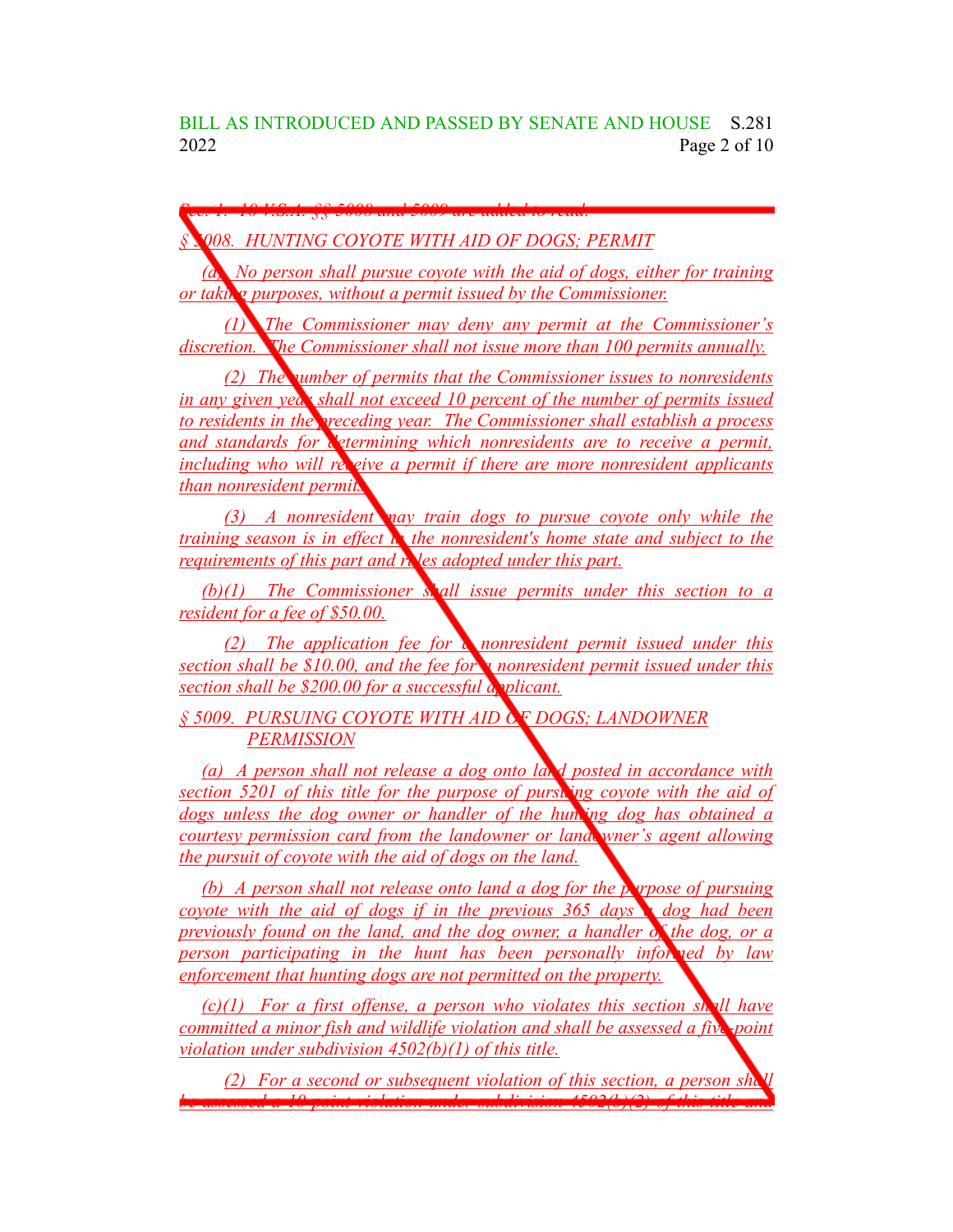BILL AS INTRODUCED AND PASSED BY SENATE AND HOUSE S.281 2022 Page 3 of 10

*shall be fined under section 4515 of this title.*

*Sec. 2. MORATORIUM ON HUNTING COYOTE WITH AID OF DOGS*

*(a) A person shall not pursue coyote with the aid of dogs, either for the training of dogs or for the taking of coyote, except that a person may pursue coyote with the aid of dogs in defense of a person or property if the person pursuing coyote with the aid of dogs:*

*(1) is the landowner; or*

*(2) has obtained a courtesy permission card from the landowner or landowner's agent allowing the release of a dog onto the land for the purpose of pursuing coyote with the aid of dogs.*

*(b) This section shall be repealed on the effective date of the Fish and Wildlife Board rules required by Sec. 3 of this act.* 

*Sec. 3. FISH AND WILDLIFE BOARD RULES; PURSUING COYOTE WITH THE AID OF DOGS*

*(a) The General Assembly through the rules required under this section intends to reduce conflicts between landowners and persons pursuing coyote with the aid of dogs by reducing the frequency that dogs or persons pursuing coyote enter onto land that is posted against hunting or land where pursuit of coyote with dogs is not authorized. In addition, the General Assembly intends that the rules required under this section support the humane taking of coyote, the management of the population in concert with sound ecological principles, and the development of reasonable and effective means of control.*

*(b) The Fish and Wildlife Board shall adopt a rule regarding the pursuit of coyote with the aid of dogs, either for the training of dogs or for the taking of coyote. The rule shall include at least the following provisions:*

*(1) a limit on the number of dogs that may be used to pursue coyote;*

*(2) a prohibition on the substitution of any new dog for another dog during pursuit of a coyote;*

*(3) the legal method of taking coyote pursued with the aid of dogs, such as rifle, muzzle loader, crossbow, or bow and arrow;*

*(4) a definition of control to minimize the likelihood that dogs pursuing coyote enter onto land that is posted against hunting or onto land where pursuit of coyote with dogs is not authorized;*

*(5) provisions to encourage persons pursuing coyote with the aid of dogs* to seek *landowner permission before entering or releasing dogs onto la that is not posted in accordance with 10 V.S.A. § 5201; and*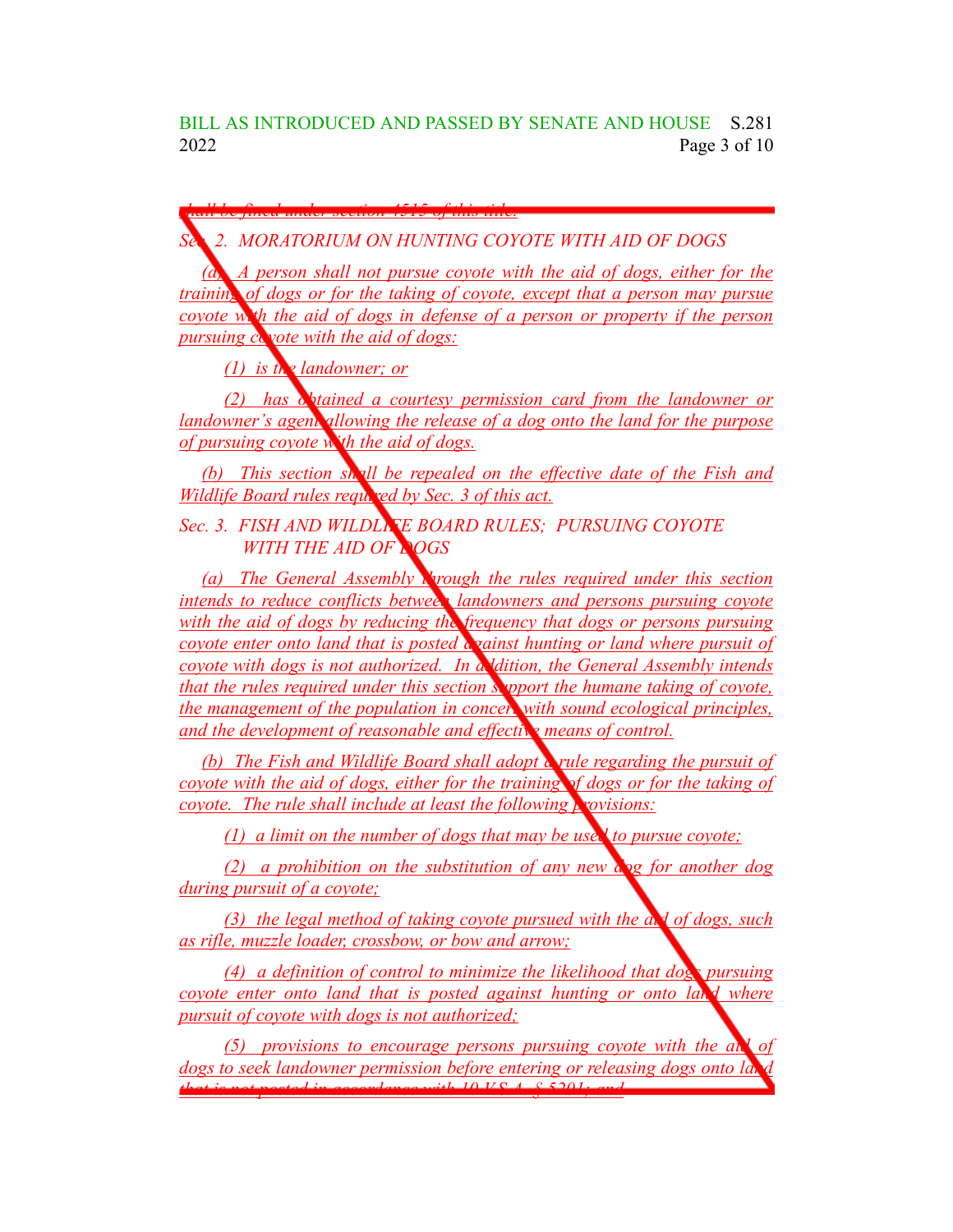BILL AS INTRODUCED AND PASSED BY SENATE AND HOUSE S.281 2022 Page 4 of 10

*(6) required reporting of every coyote killed during pursuit with the aid of dogs.*

*(c) The Board shall consider whether to include within the rule required by this section provisions related to seasonal restrictions and baiting.*

*Sec. 4. EFFECTIVE DATES*

*(a) This section and Secs. 2 (moratorium on pursuing coyote with aid of dogs) and 3 (Fish and Wildlife Board Rules) shall take effect on passage.*

*(b) Sec. 1 (permit requirement and prohibition on pursuing coyote with aid of dogs) shall take effect on the effective date of the Fish and Wildlife Board rules required under Sec. 3 of this act.*

*Sec. 4. EFFECTIVE DATES*

*(a) This section and Sec. 3 (Fish and Wildlife Board rules) shall take effect on passage.*

*(b) Sec. 2 (moratorium on hunting coyote with aid of dogs) shall take effect on July 1, 2022.*

*(c) Sec. 1 (permit requirement and prohibition on pursuing coyote with aid of dogs) shall take effect on the effective date of the Fish and Wildlife Board rules required under Sec. 3 of this act.*

*Sec. 1. 10 V.S.A. §§ 5008 and 5009 are added to read:*

*§ 5008. HUNTING COYOTE WITH AID OF DOGS; PERMIT*

*(a) No person shall pursue coyote with the aid of dogs, either for training or taking purposes, without a permit issued by the Commissioner.*

*(1) The Commissioner may deny any permit at the Commissioner's discretion. The Commissioner shall not issue more than 100 permits annually.*

*(2) The number of permits that the Commissioner issues to nonresidents in any given year shall not exceed 10 percent of the number of permits issued to residents in the preceding year. The Commissioner shall establish a process and standards for determining which nonresidents are to receive a permit, including who will receive a permit if there are more nonresident applicants than nonresident permits.*

*(3) A nonresident may train dogs to pursue coyote only while the training season is in effect in the nonresident's home state and subject to the requirements of this part and rules adopted under this part.*

*(b)(1) The Commissioner shall issue permits under this section to a resident for a fee of \$50.00.*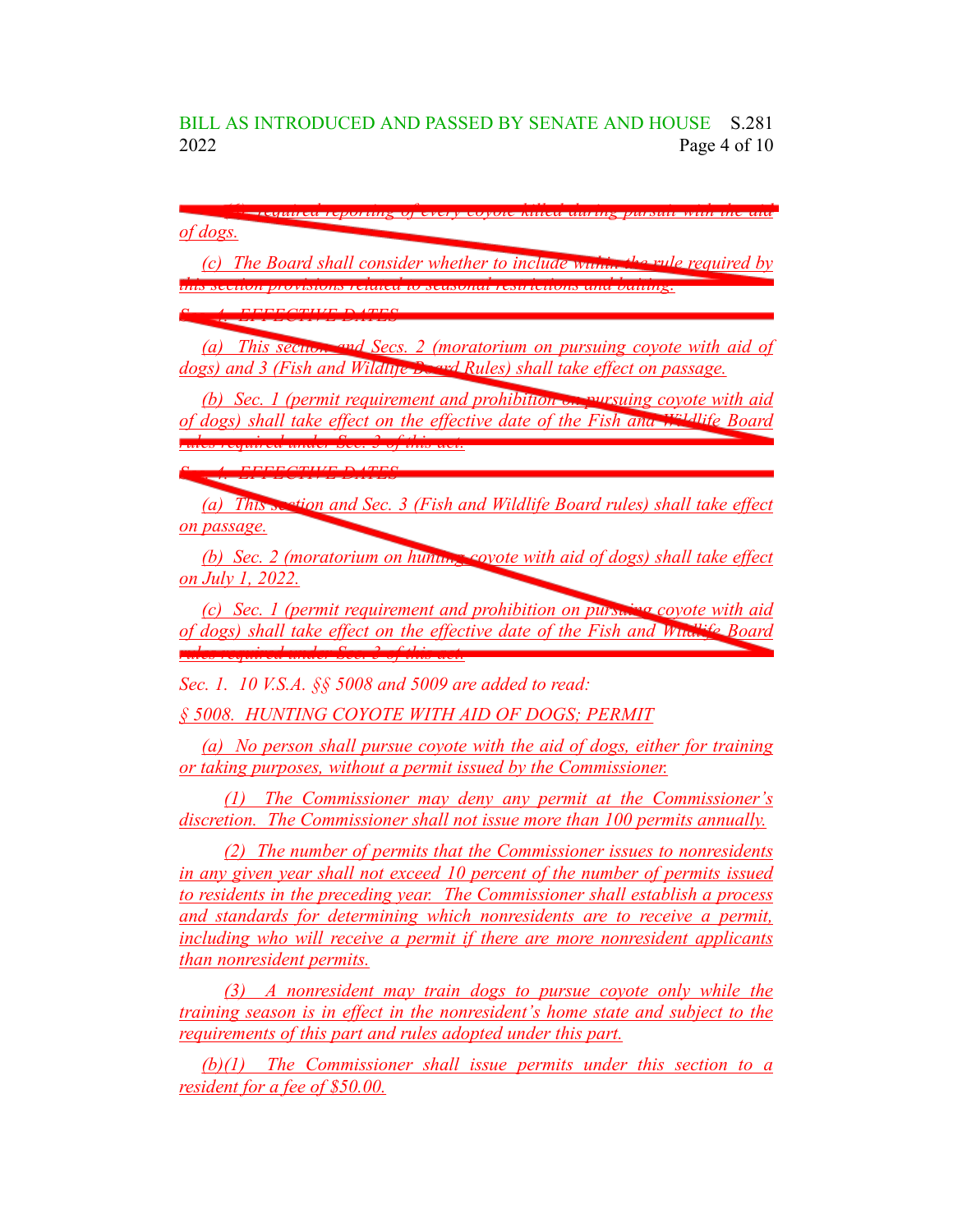## BILL AS INTRODUCED AND PASSED BY SENATE AND HOUSE S.281 2022 Page 5 of 10

*(2) The application fee for a nonresident permit issued under this section shall be \$10.00, and the fee for a nonresident permit issued under this section shall be \$200.00 for a successful applicant.*

#### *§ 5009. PURSUING COYOTE WITH AID OF DOGS; LANDOWNER PERMISSION*

*(a) A person shall not release a dog onto land posted in accordance with section 5201 of this title for the purpose of pursuing coyote with the aid of dogs unless the dog owner or handler of the hunting dog has obtained a courtesy permission card from the landowner or landowner's agent allowing the pursuit of coyote with the aid of dogs on the land.*

*(b) A person shall not release onto land a dog for the purpose of pursuing coyote with the aid of dogs if in the previous 365 days a dog had been previously found on the land, and the dog owner, a handler of the dog, or a person participating in the hunt has been personally informed by law enforcement that hunting dogs are not permitted on the property.*

*(c)(1) For a first offense, a person who violates this section shall have committed a minor fish and wildlife violation and shall be assessed a five-point violation under subdivision 4502(b)(1) of this title.*

*(2) For a second or subsequent violation of this section, a person shall be assessed a 10-point violation under subdivision 4502(b)(2) of this title and shall be fined under section 4515 of this title.*

*Sec. 2. MORATORIUM ON HUNTING COYOTE WITH AID OF DOGS*

*(a) A person shall not pursue coyote with the aid of dogs, either for the training of dogs or for the taking of coyote, except that a person may pursue coyote with the aid of dogs in defense of a person or property if the person pursuing coyote with the aid of dogs:*

*(1) is the landowner; or*

*(2) has obtained a courtesy permission card from the landowner or landowner's agent allowing the release of a dog onto the land for the purpose of pursuing coyote with the aid of dogs.*

*(b) This section shall be repealed on the effective date of the Fish and Wildlife Board rules required by Sec. 3 of this act.*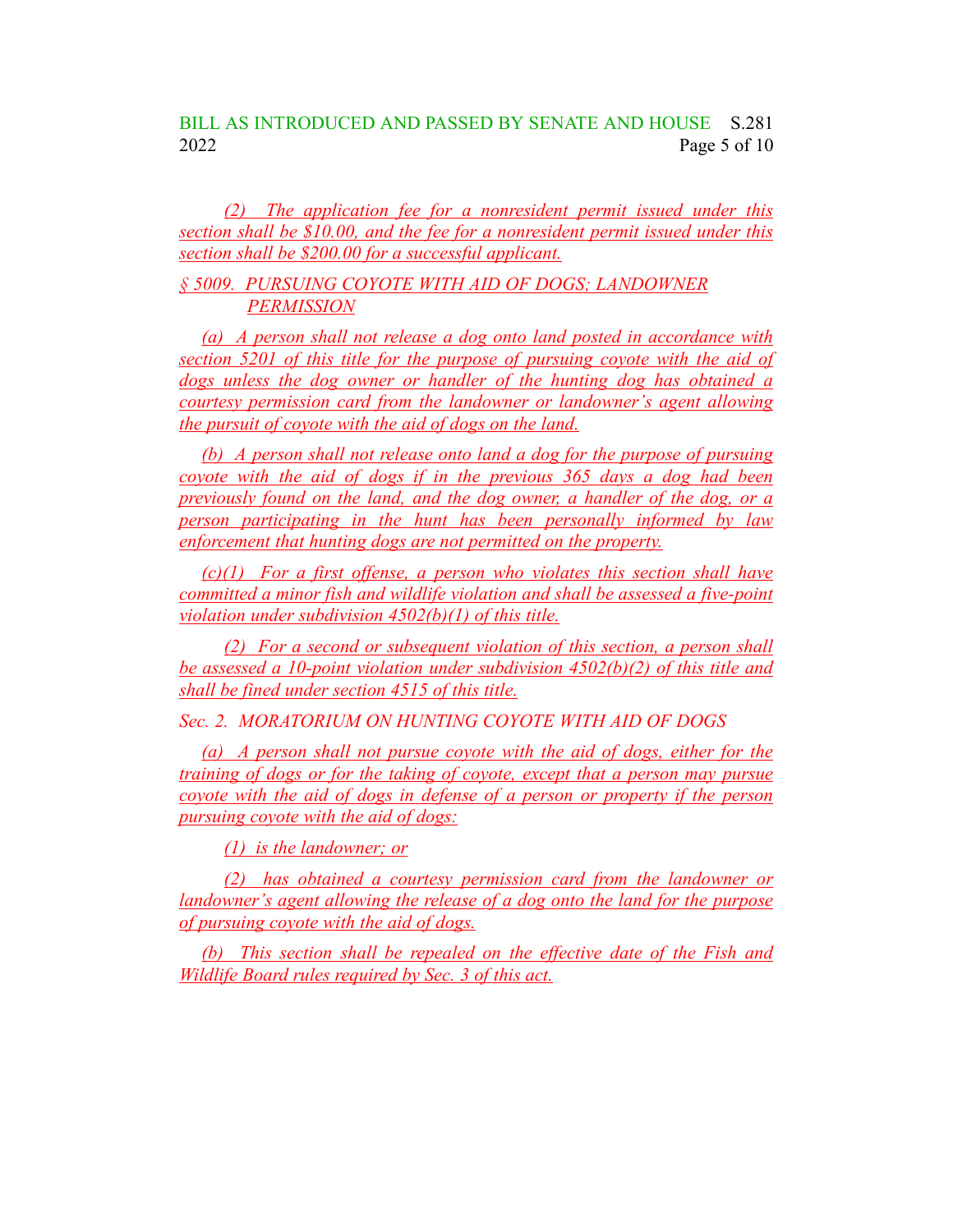### *Sec. 3. FISH AND WILDLIFE BOARD RULES; PURSUING COYOTE WITH THE AID OF DOGS*

*(a) The General Assembly through the rules required under this section intends to reduce conflicts between landowners and persons pursuing coyote with the aid of dogs by reducing the frequency that dogs or persons pursuing coyote enter onto land that is posted against hunting or land where pursuit of coyote with dogs is not authorized. In addition, the General Assembly intends that the rules required under this section support the humane taking of coyote, the management of the population in concert with sound ecological principles, and the development of reasonable and effective means of control.*

*(b) The Fish and Wildlife Board shall adopt a rule regarding the pursuit of coyote with the aid of dogs, either for the training of dogs or for the taking of coyote. The rule shall include at least the following provisions:*

*(1) a limit on the number of dogs that may be used to pursue coyote;*

*(2) a prohibition on the substitution of any new dog for another dog during pursuit of a coyote;*

*(3) the legal method of taking coyote pursued with the aid of dogs, such as rifle, muzzle loader, crossbow, or bow and arrow;*

*(4) a definition of control to minimize the risk that dogs pursuing coyote:*

*(A) enter onto land that is posted against hunting;*

*(B) enter onto land where pursuit of coyote with dogs is not authorized;*

*(C) harass or harm people or domestic animals; and*

*(D) cause other unintentional damages to people or property;*

*(5) provisions to encourage persons pursuing coyote with the aid of dogs to seek landowner permission before entering or releasing dogs onto land that is not posted in accordance with 10 V.S.A. § 5201; and*

*(6) required reporting of every coyote killed during pursuit with the aid of dogs.*

*(c) The Board shall consider whether to include within the rule required by this section provisions related to seasonal restrictions and baiting.*

*(d) As used in this section, "harass" means to annoy a person or domestic animal to such an extent as to significantly disrupt normal behavioral patterns.*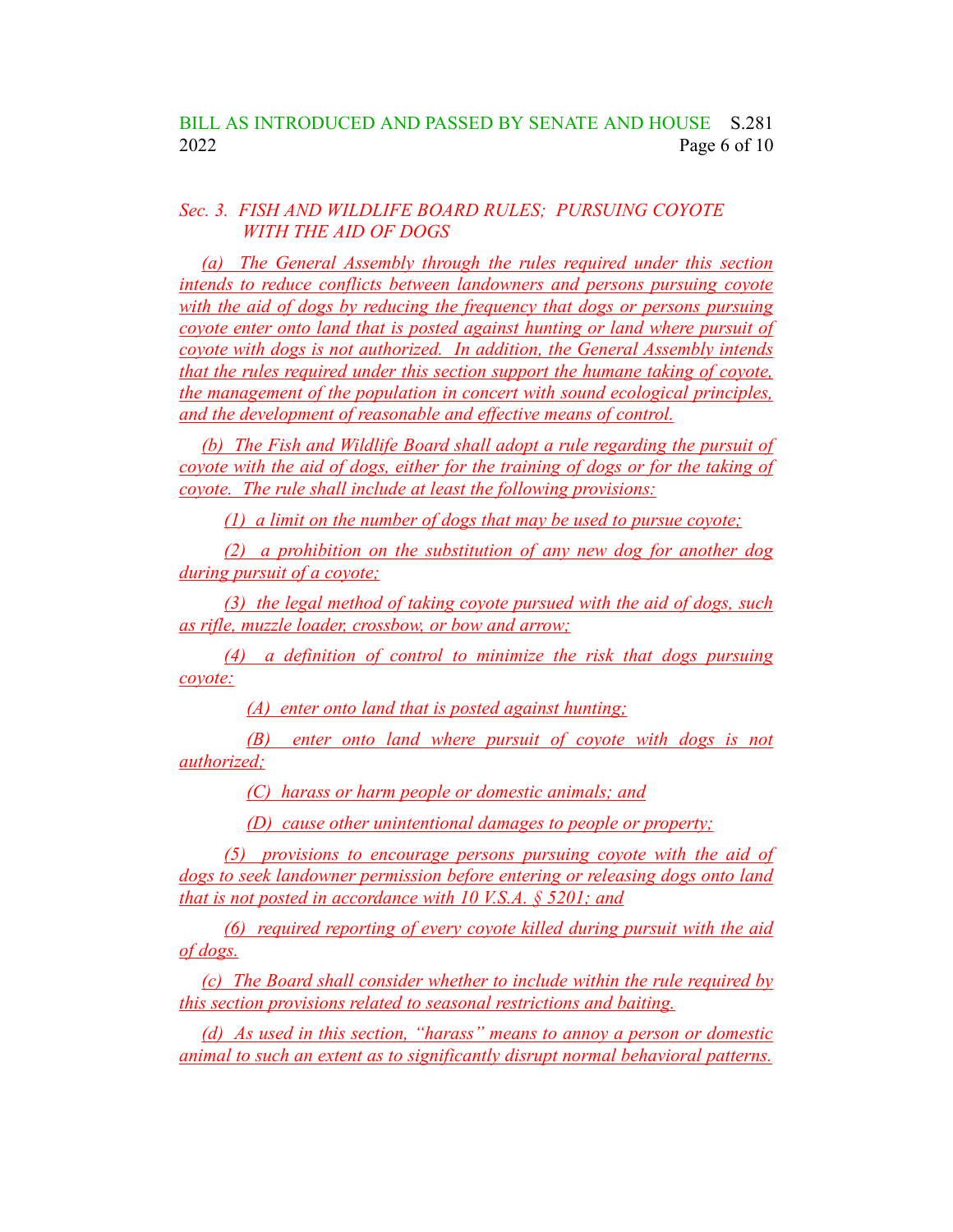*Sec. 4. 13 V.S.A. § 4010 is amended to read:*

*§ 4010. GUN SUPPRESSORS*

*(a) As used in this section:*

*(1) "Gun suppressor" means any device for silencing, muffling, or diminishing the report of a portable firearm, including any combination of parts, designed or redesigned, and intended for use in assembling or fabricating a gun suppressor, and any part intended only for use in such assembly or fabrication.*

*(2) "Sport shooting range" shall have the same meaning as used in 10 V.S.A. § 5227(a).*

*(b) A person shall not manufacture, make, or import a gun suppressor, except for:*

*(1) a licensed manufacturer, as defined in 18 U.S.C. § 921, who is registered as a manufacturer pursuant to 26 U.S.C. § 5802;*

*(2) a licensed importer, as defined in 18 U.S.C. § 921, who is registered as an importer pursuant to 26 U.S.C. § 5802; or*

*(3) a person who makes a gun suppressor in compliance with the requirements of 26 U.S.C. § 5822.*

*(c) A person shall not use a gun suppressor in the State, except for use by:*

*(1) a Level III certified law enforcement officer or Department of Fish and Wildlife employee in connection with his or her the officer's or employee's duties and responsibilities and in accordance with the policies and procedures of that officer's or employee's agency or department;*

*(2) the Vermont National Guard in connection with its duties and responsibilities;*

*(3) a licensed manufacturer or a licensed importer, as defined in 18 U.S.C. § 921, who is also registered as a manufacturer or an importer pursuant to 26 U.S.C. § 5802, who in the ordinary course of his or her the manufacturer's or importer's business as a manufacturer or as an importer tests the operation of the gun suppressor; or*

*(4) a person lawfully using a sport shooting range; or*

*(5) a person taking game as authorized under 10 V.S.A. § 4701.*

*(d)(1) A person who violates subsection (b) of this section shall be fined not less than \$500.00 for each offense.*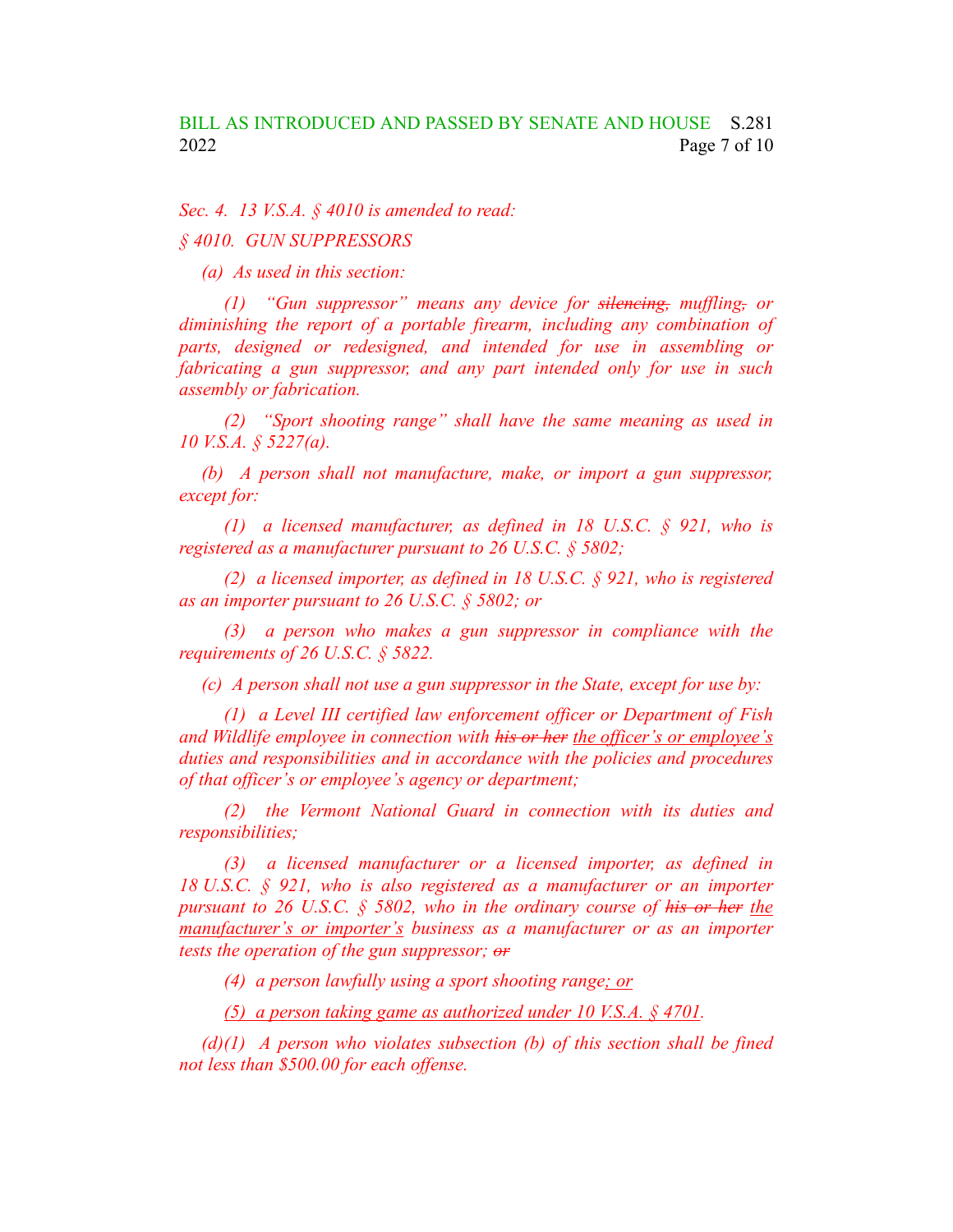*(2) A person who violates subsection (c) of this section shall be fined \$50.00 for each offense.*

*Sec. 5. 10 V.S.A. § 4701 is amended to read:*

*§ 4701. USE OF GUN, BOW AND ARROW, AND CROSSBOW; LEGAL DAY; DOGS*

*(a) Unless otherwise provided by statute, a person shall not take game except with:*

*(1) a gun fired at arm's length;*

*(2) a bow and arrow; or*

*(3) a crossbow as authorized by the rules of the Board.*

*(b) A person shall not take game between one-half hour after sunset and one-half hour before sunrise unless otherwise provided by statute or by the rules of the Board.*

*(c) A person may take game and fur-bearing animals during the open season therefor, with the aid of a dog, unless otherwise prohibited by statute or by the rules of the Board.*

*(d) A person taking game with a gun may possess, carry, or use a gun suppressor in the act of taking game.*

*Sec. 6. 10 V.S.A. § 4704 is amended to read:*

*§ 4704. USE OF MACHINE GUNS, AND AUTOLOADING RIFLES, AND GUN SUPPRESSORS*

*(a) A person engaged in hunting for wild animals shall not use, carry, or have in his or her the person's possession:*

*(1) a machine gun of any kind or description; or*

*(2) an autoloading rifle with a magazine capacity of over six cartridges, except a .22 caliber rifle using rim fire cartridges; or*

*(3) a gun suppressor.*

*(b) As used in this section, "gun suppressor" means any device for silencing, muffling, or diminishing the report of a portable firearm, including any combination of parts, designed or redesigned, and intended for use in assembling or fabricating a gun suppressor, and any part intended only for use in such assembly or fabrication. [Repealed.]*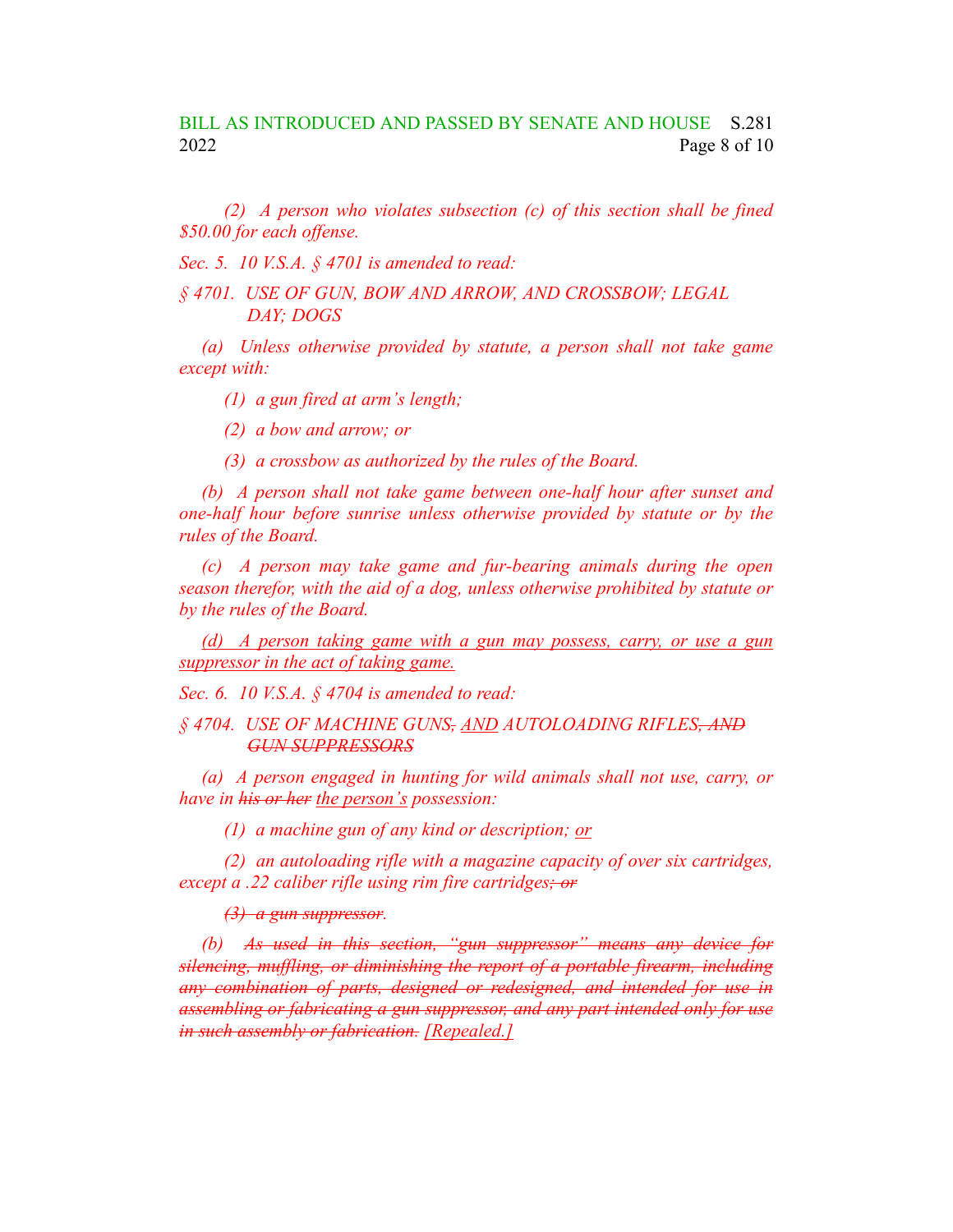*Sec. 7. 10 V.S.A. § 4001 is amended to read:*

*§ 4001. DEFINITIONS*

*Words and phrases used in this part, unless otherwise provided, shall be construed to mean as follows:*

*\* \* \**

*(9) Game: game birds or game quadrupeds, or both.*

*(10) Game birds: quail, partridge, woodcock, pheasant, plover of any kind, Wilson snipe, other shore birds, rail, coot, gallinule, wild ducks, wild geese, and wild turkey.*

*\* \* \**

*(15) Wild animals or wildlife: all animals, including birds, fish, amphibians, and reptiles, other than domestic animals, domestic fowl, or domestic pets.*

*\* \* \**

*(23) Take and taking: pursuing, shooting, hunting, killing, capturing, trapping, snaring, and netting fish, birds, and quadrupeds and all lesser acts, such as disturbing, harrying, worrying, or wounding or placing, setting, drawing, or using any net or other device commonly used to take fish or wild animals, whether they result in the taking or not; and shall include every attempt to take and every act of assistance to every other person in taking or attempting to take fish or wild animals, provided that when taking is allowed by law, reference is had to taking by lawful means and in a lawful manner.*

*(41) Gun suppressor: any device for muffling or diminishing the report of a portable firearm, including any combination of parts, designed or redesigned, and intended for use in assembling or fabricating a gun suppressor, and any part intended only for use in such assembly or fabrication. Sec. 8. 13 V.S.A. § 4010(c) is amended to read:*

*\* \* \**

*(c) A person shall not use a gun suppressor in the State, except for use by:*

*\* \* \**

*(3) a licensed manufacturer or a licensed importer, as defined in 18 U.S.C. § 921, who is also registered as a manufacturer or an importer pursuant to 26 U.S.C. § 5802, who in the ordinary course of the manufacturer's or importer's business as a manufacturer or as an importer tests the operation of the gun suppressor; or*